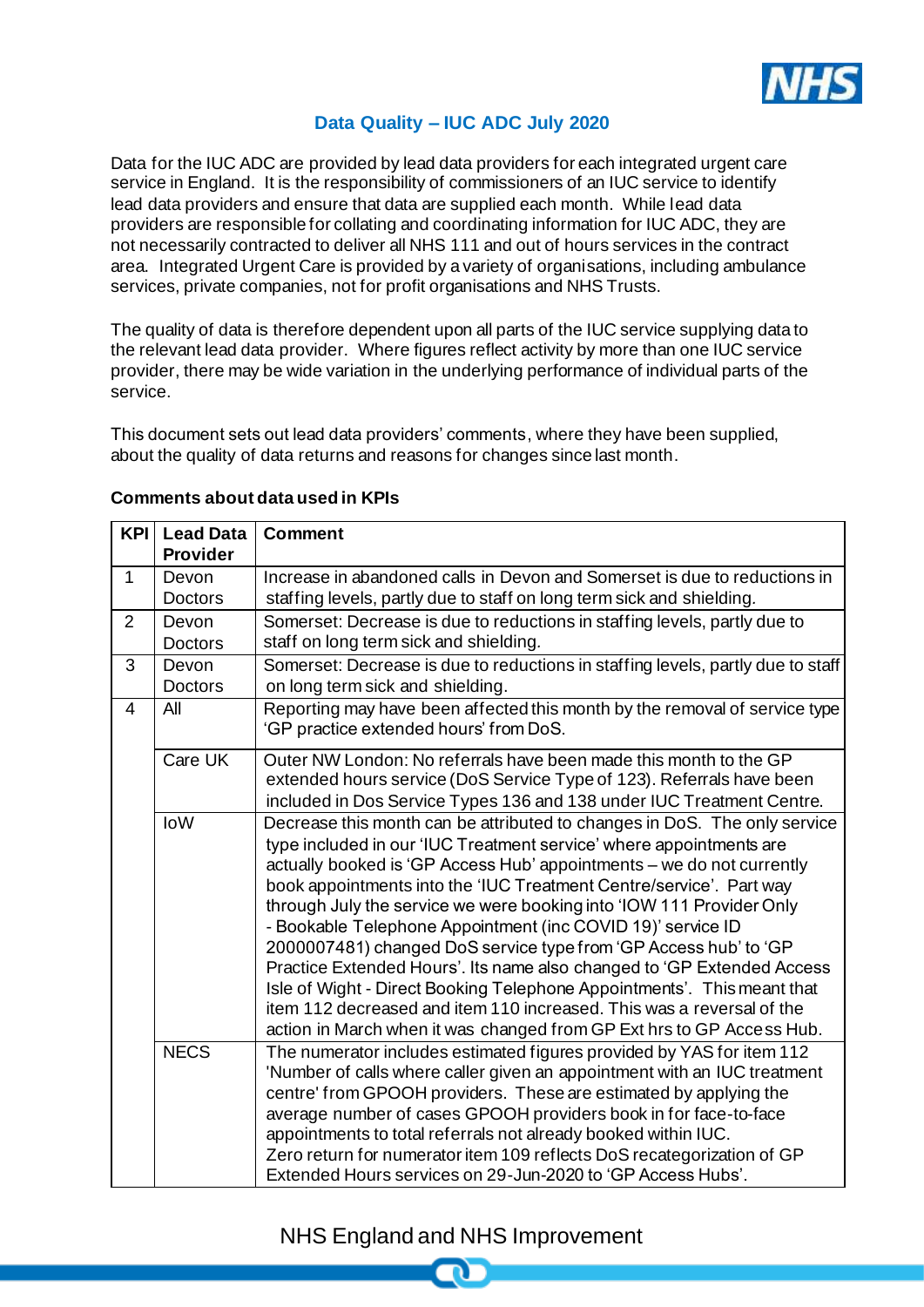| $\overline{7}$  | <b>DHU</b>              | Derby: ED validation for Derbyshire was switched off due to an Adastra<br>failure which lasted a few hours on 9 <sup>th</sup> July but unfortunately the service was<br>not restored on DoS until 15 <sup>th</sup> July.                                                                                          |
|-----------------|-------------------------|-------------------------------------------------------------------------------------------------------------------------------------------------------------------------------------------------------------------------------------------------------------------------------------------------------------------|
|                 | LAS                     | North East London: Increase in ED validation because LAS started<br>validating 100% of ED cases from 3rd week of June.                                                                                                                                                                                            |
|                 | <b>LCW</b>              | North Central London: Increase is because ED validation is now configured<br>to be done via the DoS. The first service option is the ED validation service.                                                                                                                                                       |
|                 | <b>SCAS</b>             | Hampshire: Increase may be due to roll-out of 111 First in the Portsmouth<br>area. The CAS should be calling the patients back within 15 mins but aren't<br>which means a SCAS Clinician has to jump on the call and this could be a<br>while later.                                                              |
| 10              | <b>LAS</b>              | North East London: This was calculated using the new logic provided by our<br>commissioners where item 118 now only includes prescriptions issued by<br>CAS clinicians and item 119 now includes only Pharm+ with CPCS<br>excluded.                                                                               |
|                 | <b>SCAS</b>             | Item 118 is null. Work needs to happen with the CAS before this data is<br>available.                                                                                                                                                                                                                             |
|                 |                         | Item 119: We cannot report on this as the National DoS has removed CPCS<br>and PHARM+ so cannot do a lookup. Have used still if Staff member has<br>selected.                                                                                                                                                     |
| 12              | <b>SCAS</b>             | Hampshire: Increase in numerator item 23 is a 111 first issue as we are<br>taking a long time to call the patient back.                                                                                                                                                                                           |
| 13              | Devon<br><b>Doctors</b> | KPI 13B: increase this month in Devon and Somerset figures is due to a<br>reporting change. Previous months figures will be amended and<br>resubmitted.                                                                                                                                                           |
| 13<br>and<br>14 | <b>NECS</b>             | LCD GPOOH: PCC appointment slots also being used for triage therefore<br>many appointments are being completed but not as face to face. Due to<br>case closure options it isn't possible to fully track just those which were<br>booked for PCC so all have been included in denominator items 137, 138 &<br>139. |
|                 | <b>NWAS</b>             | Information not fed-back or collected. Work in Progress.                                                                                                                                                                                                                                                          |
|                 | <b>SCAS</b>             | NULL. Cannot get this data yet. Work needs to happen with the CAS.                                                                                                                                                                                                                                                |
| 14              |                         |                                                                                                                                                                                                                                                                                                                   |
|                 | <b>LAS</b>              | South East London: There continue to be a decline on the number of home<br>residence face to face consultation which have been replaced with<br>telephone consultations.                                                                                                                                          |
| 15              | <b>NECS</b>             | The numerator includes estimated figures provided by YAS for CAS triages<br>from GPOOH providers. These are estimated using average number of<br>cases referred from IUC which meet the criteria for a CAS triage.                                                                                                |
|                 | <b>SCAS</b>             | LCD Clinical assessments not yet included in figures.<br>The numerator is now breakdown of Row 19. The assumption being that all                                                                                                                                                                                  |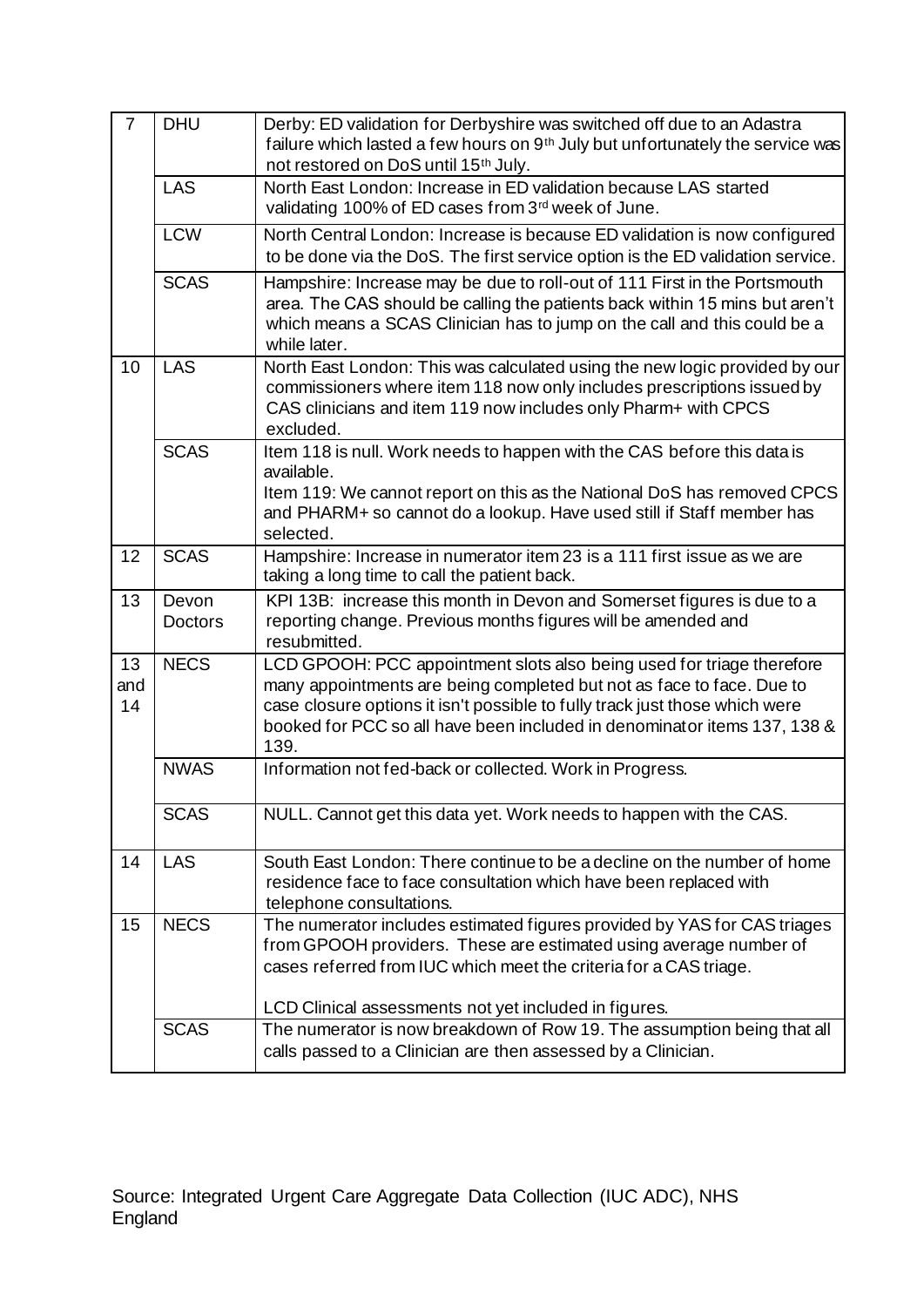## **Comments about other data items**

| <b>Data</b><br><b>Item</b> | <b>Lead Data</b><br><b>Provider</b> | <b>Comment</b>                                                                                                                                                                                                                                                                                                                                                                                |
|----------------------------|-------------------------------------|-----------------------------------------------------------------------------------------------------------------------------------------------------------------------------------------------------------------------------------------------------------------------------------------------------------------------------------------------------------------------------------------------|
| $4$ to $8$                 | <b>SCAS</b>                         | Pro-rata Calls answered by Calls Triaged by Skillset.                                                                                                                                                                                                                                                                                                                                         |
| 6 and 7                    | <b>SCAS</b>                         | Decrease this month is because previous months have been                                                                                                                                                                                                                                                                                                                                      |
|                            |                                     | incorrectly counting staff type who completed the call rather than who                                                                                                                                                                                                                                                                                                                        |
|                            |                                     | answered the call at the start. This has now been corrected.                                                                                                                                                                                                                                                                                                                                  |
| 7 & 8                      | <b>NWAS</b>                         | No other staff type answers front end calls.                                                                                                                                                                                                                                                                                                                                                  |
| 9                          | <b>NWAS</b>                         | We do not receive ambulance calls.                                                                                                                                                                                                                                                                                                                                                            |
| 10                         | <b>NWAS</b>                         | IUC(CAS) unknown, not recorded.                                                                                                                                                                                                                                                                                                                                                               |
| 11                         | <b>NWAS</b>                         | We do not count unscheduled IUC attendances.                                                                                                                                                                                                                                                                                                                                                  |
| 14 to 16                   | <b>NECS</b>                         | LCD Dental do not have the ability to breakdown calls Q014-Q016.                                                                                                                                                                                                                                                                                                                              |
| 17                         | <b>NECS</b>                         | LCD Dental: We had more calls during the peak of Covid as dentists<br>were generally seeing fewer patients than normal and call volumes<br>have decreased since patients have been able to see their own<br>dentists more easily. Variations in staffing levels can also contribute to<br>call answer times and call volumes naturally fluctuate particularly over<br>the summer.             |
|                            | <b>NWAS</b>                         | Figures reflect improved SLA.                                                                                                                                                                                                                                                                                                                                                                 |
|                            | <b>WMAS</b>                         | Low call answering times are due to high staffing levels and calls<br>being force answered if an agent is available. It is faster than human<br>reaction speeds because a computer delivers them.                                                                                                                                                                                             |
| 18                         | <b>NECS</b>                         | Increased call volume in July is due to fluctuation in staffing levels,<br>particularly at the moment with some staff having to isolate and<br>unable to work from home for the CABS service.                                                                                                                                                                                                 |
| 19 to 22                   | IC24                                | Figures for previous months Aug 19 - May 20 inclusive only included<br>the call back time if the call was considered urgent, rather than any<br>call due to a call back by a clinician. The code has now been<br>amended, hence the call back time is showing much higher this<br>month.                                                                                                      |
| 22                         | <b>SCAS</b>                         | Hampshire: Increase is due to roll-out of NHS 111 First. The issue is if<br>the CAS doesn't call the patient back it could be up to an hour before<br>one of the SCAS clinicians do so.                                                                                                                                                                                                       |
| 27 and<br>28               | <b>Dorset</b><br>HealthCare         | Currently unable to identify what sort of clinician entered the data so<br>all clinician cases entered into item 27.                                                                                                                                                                                                                                                                          |
| 29                         | <b>NWAS</b>                         | No other distinguishable staff type.                                                                                                                                                                                                                                                                                                                                                          |
| 31 to 33                   | <b>NWAS</b>                         | Staff types not available at NWAS111.                                                                                                                                                                                                                                                                                                                                                         |
| 31 to 38                   | Devon<br><b>Doctors</b>             | Somerset: The calculation for item 38 has been updated this month to<br>reflect the sum of the metrics 31-38 which should add up to metric 30.<br>We are investigating the mapping of all calls assessed by clinical staff<br>as we are currently only picking up calls assessed by GP and ANP.<br>Our resubmissions will show 38 as a catch all until the correct<br>mapping is established. |
|                            | <b>Dorset</b><br>HealthCare         | Currently unable to identify what sort of clinician entered data so all<br>clinician cases entered into item 38.                                                                                                                                                                                                                                                                              |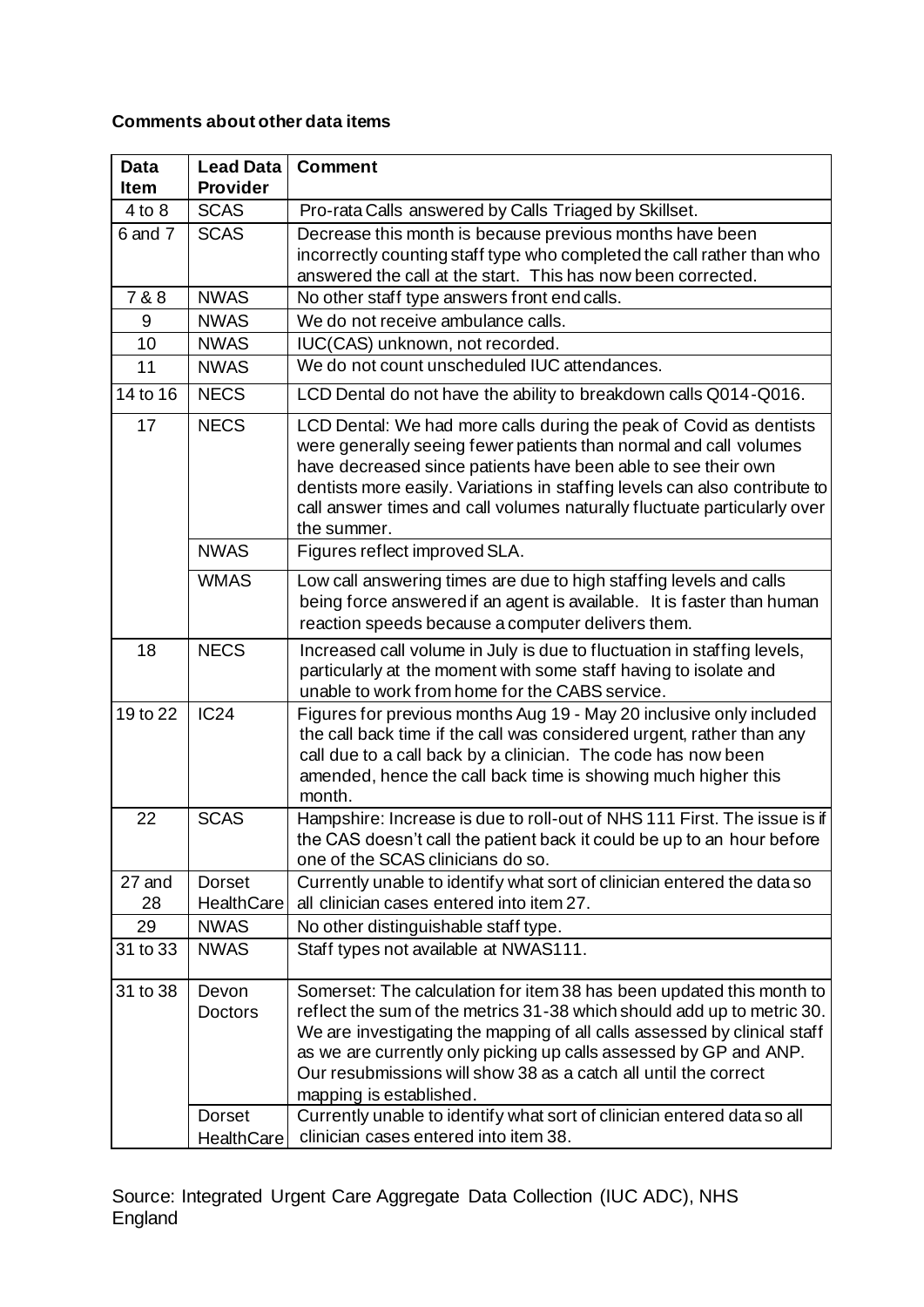| 32      | <b>NECS</b> | LCD GPOOH: Change since last month is due to changes in<br>locum/agency staff types covering shifts.                                                                                                                                                                                                                                                                                                                                                                                                                                |
|---------|-------------|-------------------------------------------------------------------------------------------------------------------------------------------------------------------------------------------------------------------------------------------------------------------------------------------------------------------------------------------------------------------------------------------------------------------------------------------------------------------------------------------------------------------------------------|
|         | <b>SCAS</b> | SCAS has no ANP.                                                                                                                                                                                                                                                                                                                                                                                                                                                                                                                    |
| 34      | <b>NWAS</b> | Includes estimates for clinical contacts relating to external clinicians /<br>referrals. Estimation - 20,378 known NWAS CA, 40,743 unknown.                                                                                                                                                                                                                                                                                                                                                                                         |
| 35      | <b>NWAS</b> | Paramedic Staff type not distinguishable.                                                                                                                                                                                                                                                                                                                                                                                                                                                                                           |
| 36      | <b>NWAS</b> | Staff type not available at NWAS111.                                                                                                                                                                                                                                                                                                                                                                                                                                                                                                |
| 37      | <b>NWAS</b> | Pharmacist Staff type not distinguishable.                                                                                                                                                                                                                                                                                                                                                                                                                                                                                          |
| 38      | <b>NWAS</b> | MTS clinician at NWAS.                                                                                                                                                                                                                                                                                                                                                                                                                                                                                                              |
|         | <b>NECS</b> | Figures provided by YAS for CAS triages from GPOOH providers are<br>estimated using average number cases referred from IUC which meet<br>the criteria for a CAS triage. We do not have access to GPOOH data<br>so cases are grouped as 'Calls assessed by another type of clinician'<br>as so do not know the clinician types for the subtotals.                                                                                                                                                                                    |
| 42      | <b>DHU</b>  | Increase across all areas except Milton Keynes is due to a change in<br>111 software affecting the pop-up box related to this question.                                                                                                                                                                                                                                                                                                                                                                                             |
|         | <b>NWAS</b> | Service not offered - Clinical advice is only given by a clinician.                                                                                                                                                                                                                                                                                                                                                                                                                                                                 |
| 45-48   | <b>NWAS</b> | Relates to COVID SA activity.                                                                                                                                                                                                                                                                                                                                                                                                                                                                                                       |
| 52      | <b>NWAS</b> | COVID SA's recommend pharmacist through triage.                                                                                                                                                                                                                                                                                                                                                                                                                                                                                     |
| 46      | <b>NECS</b> | Figures provided by YAS are estimated to account for blank Dx codes<br>and Dx108 early exits. The estimates are based on manual audits of<br>Adastra cases. 66% of cases with blank Dx codes are categorised as<br>an ED referral, with the remainder categorised as self-care. 89% of<br>cases with a Dx108 early exits handled by a health advisor only, but<br>with advice given to the health advisor by a clinical member of staff<br>are categorised as an ED referral, with the remainder categorised as<br>'other outcome'. |
| 55      | <b>NWAS</b> | COVID SA's recommend self-care through triage.                                                                                                                                                                                                                                                                                                                                                                                                                                                                                      |
| 56      | <b>NECS</b> | Figures provided by YAS are estimated to account for blank Dx codes<br>and Dx108 early exits. See item 56 for details.                                                                                                                                                                                                                                                                                                                                                                                                              |
| 59      | <b>NECS</b> | Figures provided by YAS are estimated to account for blank Dx codes<br>and Dx108 early exits. See item 56 for details.                                                                                                                                                                                                                                                                                                                                                                                                              |
| 64      | <b>NWAS</b> | Increased demand due to COVID Pandemic.                                                                                                                                                                                                                                                                                                                                                                                                                                                                                             |
| 67      | <b>NWAS</b> | Reduction in referrals compared with last four months pandemic<br>demand.                                                                                                                                                                                                                                                                                                                                                                                                                                                           |
| 69      | <b>NECS</b> | Figures provided by YAS are estimated to account for blank Dx codes<br>and Dx108 early exits. See item 56 for details.                                                                                                                                                                                                                                                                                                                                                                                                              |
| 72      | <b>NECS</b> | Figures provided by YAS are estimated to account for blank Dx codes<br>and Dx108 early exits. See item 56 for details.                                                                                                                                                                                                                                                                                                                                                                                                              |
| 85      | <b>NECS</b> | Figures provided by YAS are estimated to account for blank Dx codes<br>and Dx108 early exits. See item 56 for details.                                                                                                                                                                                                                                                                                                                                                                                                              |
| 87      | <b>NECS</b> | LCD GPOOH: taken as all PCC and HV cases, rest are all cases<br>closed over the phone after clinical triage.                                                                                                                                                                                                                                                                                                                                                                                                                        |
| 97 & 98 | <b>NWAS</b> | No feedback given on ambulance revalidation; information not<br>collected.                                                                                                                                                                                                                                                                                                                                                                                                                                                          |

Source: Integrated Urgent Care Aggregate Data Collection (IUC ADC), NHS England